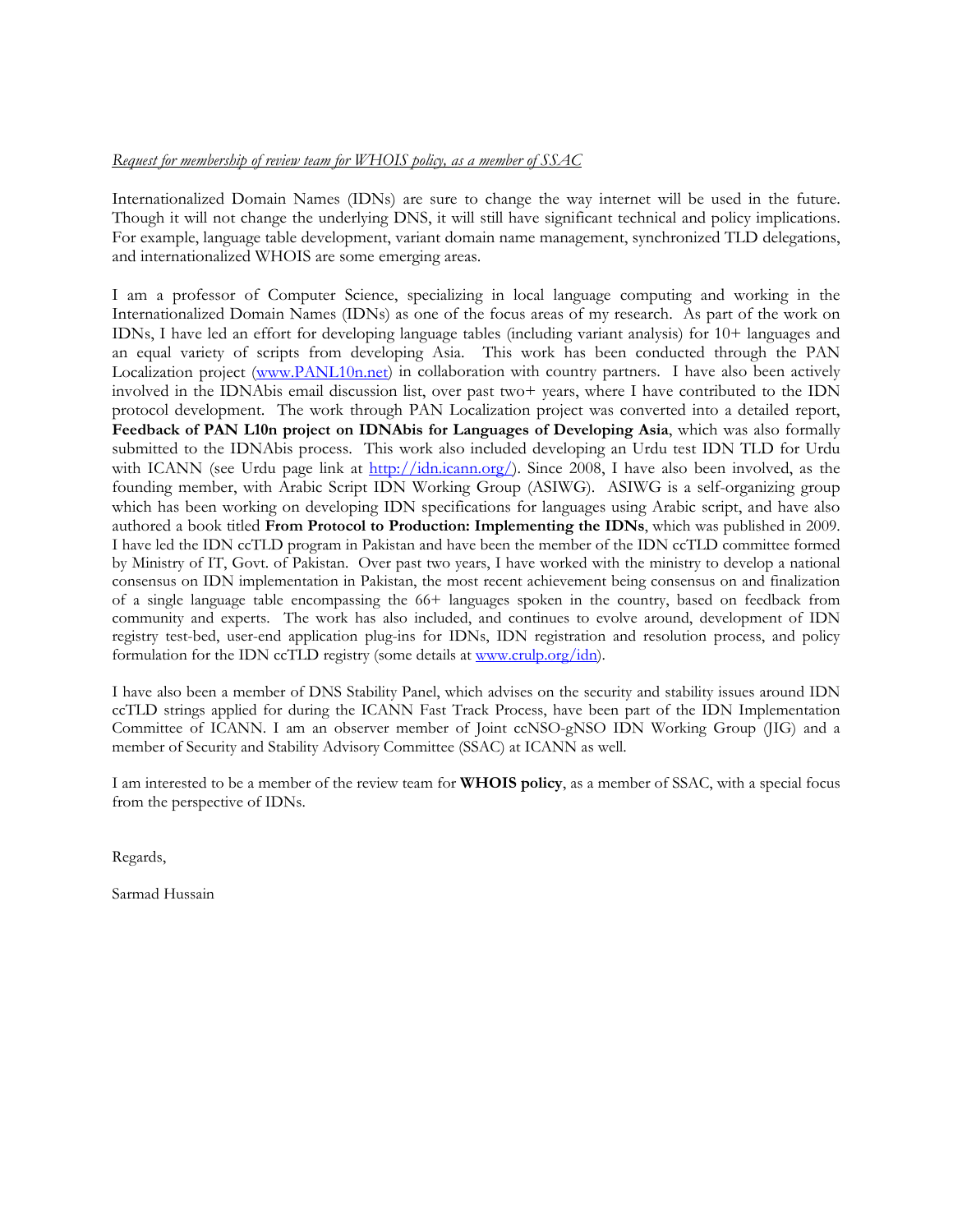# **Sarmad Hussain**

*133 C MODEL TOWN, LAHORE, PAKISTAN EMAIL: [sarmad.hussain@kics.edu.pk](mailto:sarmad.hussain@kics.edu.pk) PHONES: +92-300- 8414909* 

#### **WORK EXPERIENCE**

**Professor and Head, Center for Language Engineering (CLE) Al-Khwarizmi Institute of Computer Science ([www.kics.edu.pk](http://www.kics.edu.pk/)) University of Engineering and Technology [\(www.uet.edu.pk\)](http://www.uet.edu.pk/), Lahore, Pakistan. June 2010- to date.** 

Responsibilities include developing project proposals, planning and executing research projects at CLE, teaching and supervising graduate students, managing research staff associated with CLE (a center with 20+ full time researchers). Research focused on Localization, Script, Speech and Language Processing, especially for Urdu and other Pakistani languages, and deployment of local language technology for use by rural populations based on mobile and computing platforms.

#### **Professor, Department of Computer Science Head, Department of Computer Science, Jan. 2008- Dec. 2009 Founding Head, Center for Research in Urdu Language Processing (CRULP) [\(www.crulp.org\)](http://www.crulp.org/), 2001 – May 2010 National University of Computer and Emerging Sciences (NUCES) (www.nu.edu.pk), Lahore, Pakistan. 2001-2010.**

Responsibilities included proposal development, planning and executing research projects at CRULP, teaching and supervising doctoral, graduate and undergraduate students, managing research staff associated with CRULP (a center with 30+ full time researchers).Research focused on Localization, Script, Speech and Language Processing, especially for Urdu and other Pakistani languages.

Courses Taught: Computer Programming, Data Structures, Discrete Mathematics, Theory of Automata, Phonetics and Phonology, Computational Linguistics, Computer Speech Processing, Statistical Language Processing, Computer Script Processing, Urdu Computational Grammar, Professional Issues in IT.

**System Architect, Crescent Software Products, Lahore, Pakistan. Feb. 2000 to July 2001.** CresSoft was a 200+ person organization with offices in Lahore, Karachi, Islamabad and Denver, developing software for clients in US in the area of business-to-business e-commerce. CresSoft's software development process is ISO9000 certified under TickIT scheme.

System architect in CresSoft was primarily involved in project estimation, risk identification, tool identification, requirement analysis and specification, design and test case planning for the projects. System architect also got involved if any issues were escalated in the implementation or testing phases. Involved in design and development of multiple commercial software projects for foreign clients. Also placed at client in Michigan, USA, for proposal development and project estimation.

#### **Assistant Professor, FAST Institute of Computer Science, Lahore, Pakistan. 1997- 2000.**

### **SALIENT RESEARCH PROJECTS**

- − Regional Project Director of PAN Localization Project Phase II Extension ([www.PANL10n.net\)](http://www.panl10n.net/), in collaboration with IDRC Canada [\(www.idrc.ca\)](http://www.idrc.ca/). Duration: May 2010 – June 2011.
- − Regional Project Leader of PAN Localization Project Phase II [\(www.PANL10n.net](http://www.panl10n.net/)), in collaboration with IDRC Canada [\(www.idrc.ca\)](http://www.idrc.ca/). Duration: May 2007 – April 2010.
- − Project Leader, Urdu Speech Recognition and Its Application to Health Workers, in collaboration with Carnegie Mellow University through HEC USAID Grant Program. Sept. 2008- Sept. 2010.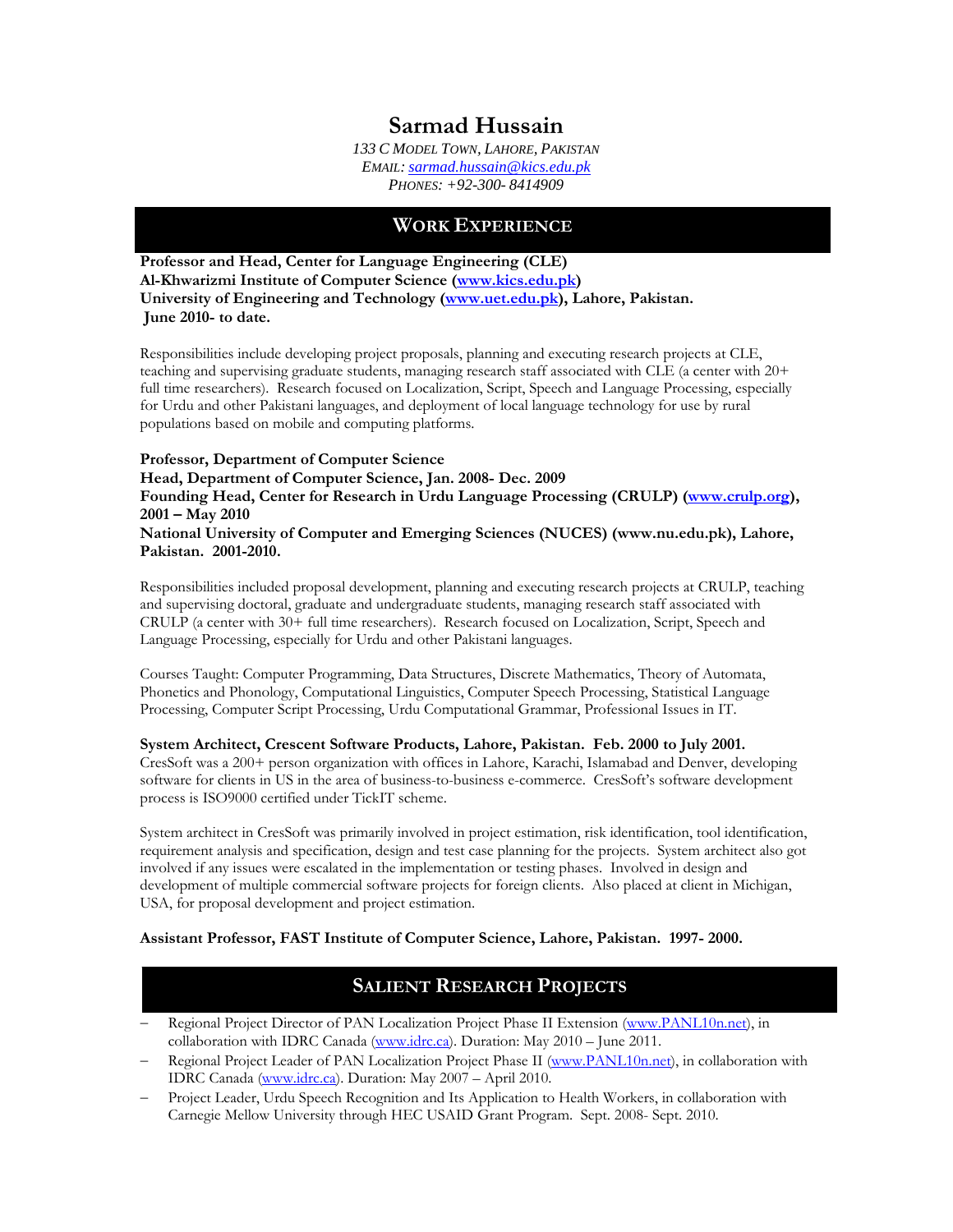- − Project Leader, Sindhi Digital Dictionary, in collaboration with University of Illinois Urbana Champaign and South Asian Languages Resource Center at University of Chicago. Duration: August 2008-August 2009
- − Co-Principle Investigator, Microsoft's Urdu Language Interface Pack for Windows Vista and Office, in collaboration with Microsoft. Duration 2007 – 2009.
- − Project Leader, EGD Urdu Localization Project in collaboration with E-Government Directorate, Ministry of IT ([www.e-government.gov.pk](http://www.e-government.gov.pk/)). Duration Sept. 2003 - June 2006.
- − Regional Project Leader of PAN Localization Project, in collaboration with IDRC, Govt. of Canada ([www.PANL10n.net\)](http://www.panl10n.net/). Duration: Jan 2003 – April 2006.
- − Project Leader, Nokia Urdu Pronunciation Lexicon, in collaboration Nokia Research, Beijing. Duration: Oct. 2005 –Dec. 2006.

### **TECHNICAL COMMITTEES**

- − Member, DNS Stability Panel, Fast Track Process, ICANN, 2009-2010
- − Member, Security and Stability Advisory Committee (SSAC), ICANN, 2010-2013
- − Observer Member, Joint ccNSO-gNSO IDN Working Group (JIG), 2010
- Member, IDN Implementation Committee, ICANN, 2009
- − Member of Technical Committee, ۔پاکستان IDN ccTLD registy, Ministry of IT, Govt. of Pakistan, 2009- to date. Convener for the Language-Table sub-committee.
- − Member, Urdu Standards Committee, National Language Authority, Islamabad, since 1998.
- − Member Technical Committee, Land Records Management Information System, Board of Revenue, Govt. of Punjab, Pakistan 2009 – to date
- − Chairperson, Board of Governors, Society for Natural Language Processing, Pakistan 2009-to date
- − Member, ICT Task Force, Planning Commission, Govt. of Pakistan, 2009-2009
- − Founding Member, Arabic Script IDN Working Group, 2008 to date
- − Member, Editorial Board, Localisation Focus: The International Journal for Localisation, published by Localisation Research Center, Univ. of Limerick, Ireland, since 2004.
- − Member, Editorial Board, Pedagogical Perspectives on South Asian Languages, published by South Asian Language Research Center (SALRC), Univ. of Chicago, USA, since 2006.
- − Moderator of Local Content Development Advisor Group, National IT Development and Promotion Unit, Ministry of IT Govt. of Pakistan (www.nidu.gov.pk).
- − Member, PTCL R&D Fund Board, chaired by Minister of IT, Govt. of Pakistan, responsible for approval of projects for PTCL R&D Fund, 2003-2006. The fund was responsible for research grants and had a budget of Rs. 2 billion.

#### **EDUCATION**

**PhD in Speech Science,** Department of Communication Sciences, Northwestern University, Evanston, IL., USA. 1993-1997. Thesis in Experimental Phonology and Phonetics: "Phonetic Correlates of Lexical Stress in Urdu." Advisor: Janet Pierrehumbert.

**Visiting Scholar,** Phonetics Laboratory, Oxford University, Oxford, UK. Summer 1995. Advisor: John Coleman.

**MPhil in Computer Speech and Language Processing,** Department of Engineering, Cambridge University, Cambridge, UK. 1992-1993. Thesis: "Synthesis of Urdu Consonants Using Infovox Text-to-Speech System." Advisor: Sarah Hawkins.

**BSEE (with Honors) in Electrical Engineering (**specialization in **Computer Eng.),** Department of Electrical and Computer Engineering, University of Texas at Austin, TX., USA. 1988-1992.

# **RELEVANT BOOKS, REPORTS, AND PAPERS**

**From Protocol to Production: Implementing the IDNs** (co-authors: Rabia Sirhindi, Nayyara Karamat), published by PAN Localization Project, International Development Research Center, Canada. Also available at [www.PANL10n.net](http://www.panl10n.net/) (Outputs link). 2009.